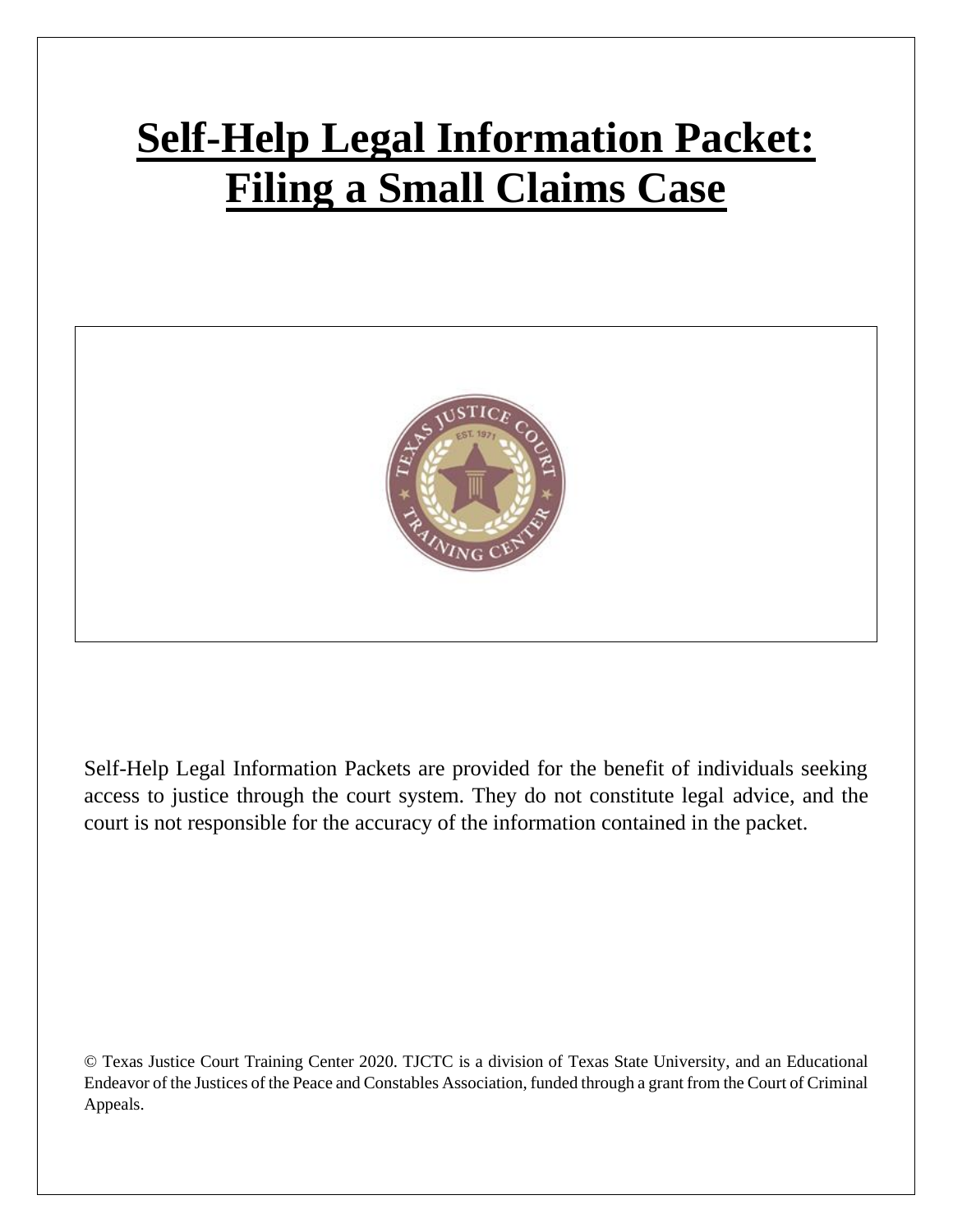#### **What is a Small Claims Case?**

When a person or company feels like someone else owes them money or has personal property that belongs to them, they can come to justice court and file a lawsuit called a **small claims case**. The person or company who files the case is called the **plaintiff** and the person or company they file the case against is called the **defendant**.

# **What Can I File a Small Claims Case For?**

You can file a small claims case if you have a claim that is within the justice court's **jurisdiction**, meaning the type of cases that court can hear. The four most common reasons that plaintiffs file small claims cases are:

- **1)** The defendant made a promise and then didn't honor the promise, which caused the plaintiff to lose money (breach of contract);
- **2)** The defendant owes money to the plaintiff and will not pay;
- **3)** The defendant did something that caused damage to the plaintiff's property or caused injury to the plaintiff; or
- **4)** The defendant is in possession of personal property that belongs to the plaintiff.

# **What Can I Not File a Small Claims Case For?**

You **cannot** file a small claims case if:

- **1)** The amount of money you are trying to recover is more than \$20,000,
- **2)** You are trying to recover a piece of personal property that is worth more than \$20,000 (a hearing may be necessary after you file a case for the judge to determine if the property is worth more than \$20,000),
- **3)** You are trying to recover or obtain title to **real property** (land), or
- **4)** You are suing for defamation, libel, or slander (things the defendant has said or published about you that you believe to be false and harmful).

You also **cannot** get an order from a justice court to make a party do something or stop doing something. For example, you could **not** get an order from the justice court to make the defendant perform services that you paid for but didn't receive, stop posting things about you on Facebook, or cut down a tree that is hanging over your property.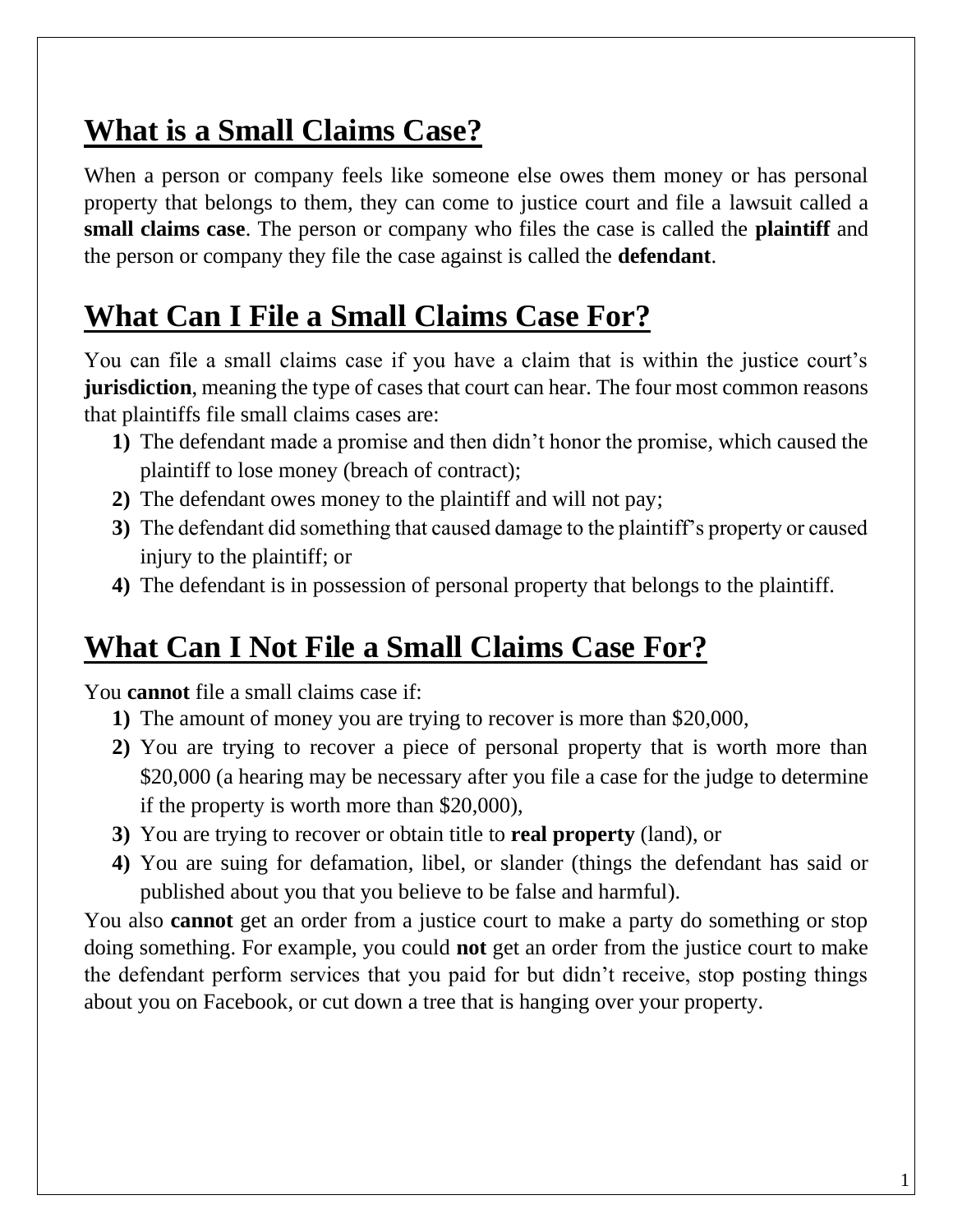# **Who Do I File a Small Claims Case Against?**

You must file the case against the person or company that is responsible for your **damages** (lost money) or that has your personal property. If you are suing a business that is not a corporation, you should check with the county clerk to see who the owners or partners of the business are. If the business is a corporation, you will need the name of the registered agent, president, or vice-president of the corporation.

To determine the legal nature of a business, you may:

- **1)** Go to the Assumed Names Records maintained by the County Clerk
- **2)** Contact the Corporation Division of the Office of the Secretary of State at 512-463- 5555, or go to their web page at [http://www.sos.state.tx.us/help.shtml,](http://www.sos.state.tx.us/help.shtml) to find information and assistance, or
- **3)** Contact the Office of the State Comptroller at 1-800-252-1386.

# **When Can I File a Small Claims Case?**

You can only file your claim for a certain amount of time after the incident occurs. This is called the **statute of limitations**. In a breach of contract case, the time period is four years, unless the contract gives a different time period. In most other cases, the time period is two years.

If you file a case where the statute of limitations has run out, you will lose the case. If you are unsure if the statute of limitations has run out in your case, you may wish to consult an attorney.

# **Where Do I File a Small Claims Case?**

Small claims cases are filed in a justice court and the case will be heard in front of the justice of the peace. You can technically file the small claims case in any justice court in Texas. However, if you file in the wrong **venue** (location), the defendant can have the case moved to the right location. If that happens, you may have to pay the filing fees again, so it is a good idea to file the case in the right venue to start with.

So, what is the right venue? Generally, a case can be filed:

- **1)** In the precinct and county where the defendant lives,
- **2)** In the precinct and county where the contract was going to be performed, if it is a contract case,
- **3)** In the precinct and county where the damage to property or injury to the plaintiff occurred, or
- **4)** In the precinct and county where the personal property the plaintiff is suing for is located.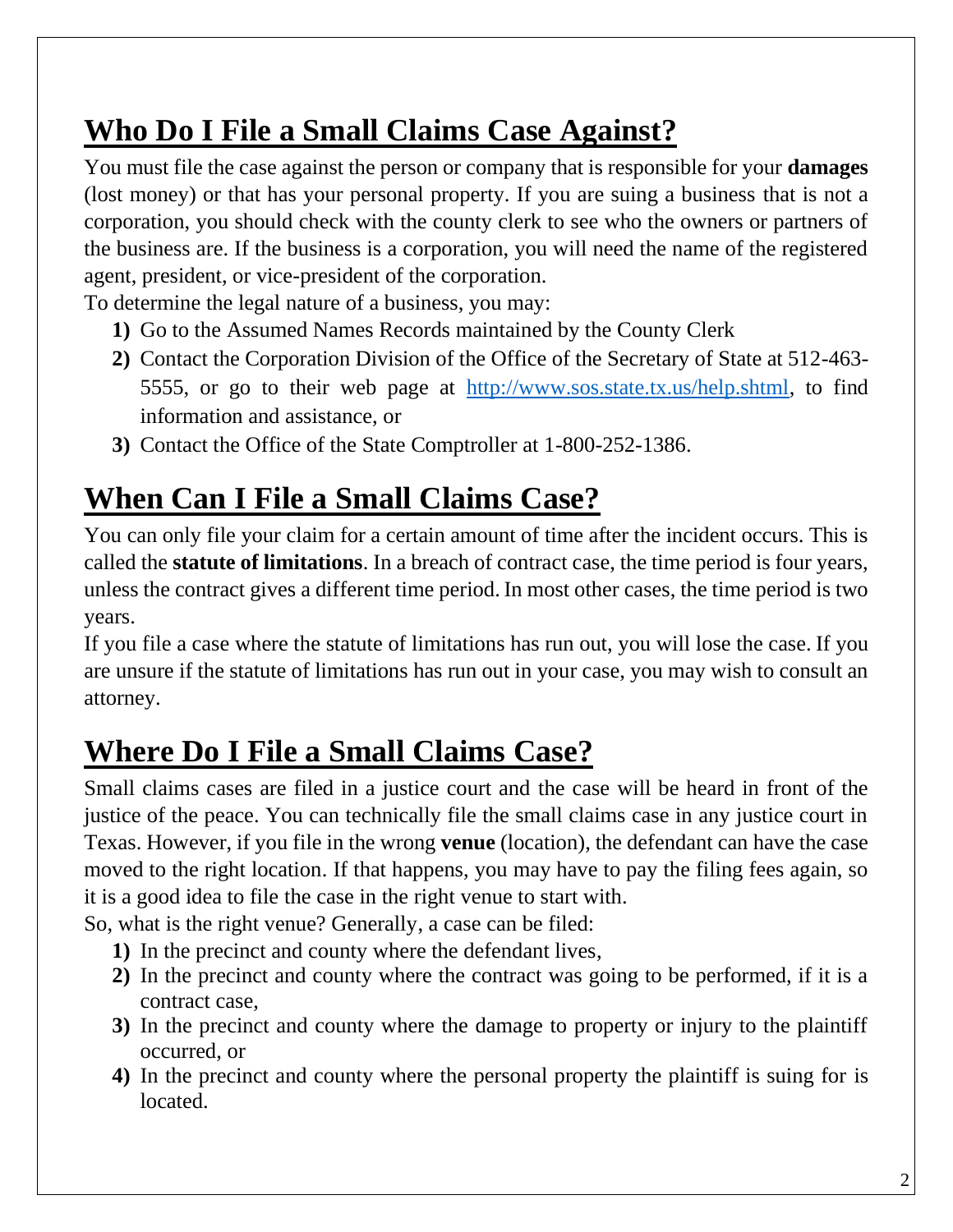## **How Do I File a Small Claims Case?**

The first step in filing a case (unless you are suing a doctor for medical malpractice, in which case you should consult with an attorney) is to file a **petition**, which is a form that says who you are suing, why you are suing them, how much you are suing them for, and provides contact information. The court will likely have petition forms for you to use. When you file the petition, you will have to pay a filing fee. Also, the petition and **citation** (the notice from the court to the defendant that they have been sued) must be **served on** (delivered to) the defendant. This can be done in person or by certified mail or registered mail, and if it is done by mail there must be a return receipt requested, with restricted delivery.

**IMPORTANT -** You are not allowed to serve the paperwork yourself! You can either hire a private process server to serve the paperwork, or pay for the constable, sheriff, or clerk of the court to serve the paperwork. The fee for this service varies from county to county, see the court for details.

If you win your case, you will be awarded the fees that you had to pay, in addition to any other money you are entitled to recover.

## **What if I Can't Afford to File a Case?**

Courts **must not** deny you access to justice simply because you cannot afford filing fees or service fees. If you are unable to pay those fees, fill out a **Statement of Inability to Afford Payment of Court Costs** form – the court **must** provide this form to you.

You must swear to the information that you provide on this form and can face legal consequences if you do not fill it out to the best of your ability. Fill out the form completely and truthfully!

## **Do I Need a Lawyer to File a Case?**

While you are allowed to have a lawyer in a small claims case, the rules and procedures are designed to be simple and straightforward, allowing people to seek justice without needing to hire a lawyer.

If you do not have a lawyer, the judge may allow you to be assisted in court by a family member or other person who is not being paid to assist you. This person can help you understand the proceedings and advise you, though that person cannot speak for you in court.

The court is required to make the Rules of Civil Procedure available to you at no cost. Rules 500-507 are the rules that specifically apply to small claims cases.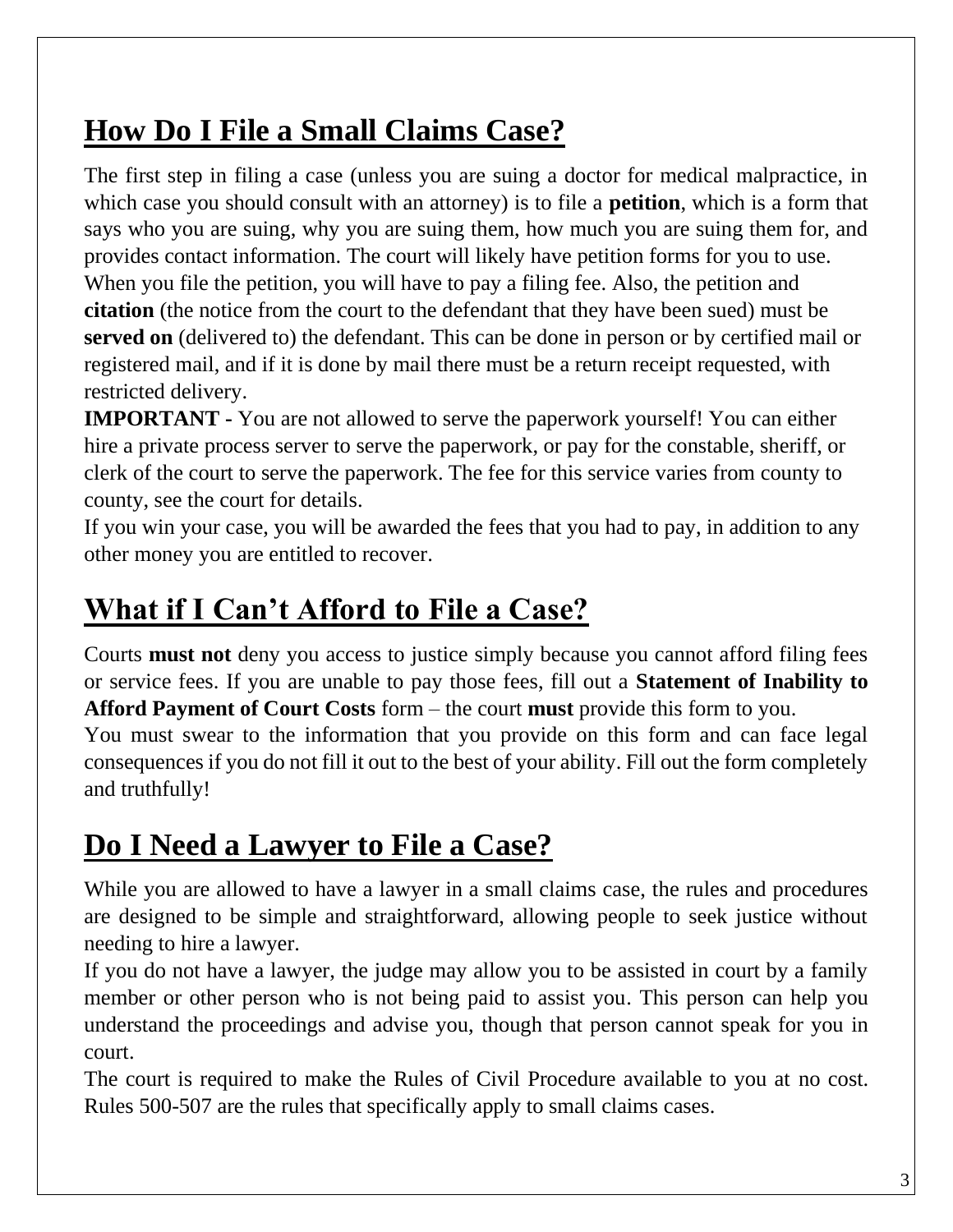The court is **not** allowed to give you advice on whether you will win a case or not, whether you should file a case, who you should file a case against, or what steps you should take to win your case or collect your judgment.

Questions the court **can** answer for you are questions like "What do I need to do to have a jury trial?" or "How many days do I have to file an appeal?"

Questions the court **cannot** answer for you are questions like "Can I sue someone for this?" or "Who should I sue?" or "Is it a good idea to get a jury for this case?" or "Am I going to win?"

If, after reviewing these materials and the rules for small claims cases, you still are not sure what to do, it may be best to consult an attorney.

#### **What Happens After I File a Small Claims Case?**

**IMPORTANT** - Make sure to keep your address updated with the court and the other party so that you will receive any paperwork or notices sent to you.

The court will generate the **citation**, which tells the defendant that they are being sued. The citation then must be served on the defendant. You can either pay the service fee for the constable or sheriff to serve the citation (or submit a Statement of Inability showing you cannot afford the fee) or hire a private process server to serve it on the defendant.

Once the defendant is served with the citation, they have 14 days to file an **answer**, which is their response to your lawsuit. They are required to send you a copy of their answer. If the defendant does answer, the court will set your case either for trial or for a **pre-trial hearing**.

At a pre-trial hearing, you can discuss any issues such as the need for an interpreter, or for the court to **subpoena** a witness (order them to come to trial to testify).

# **What if the Defendant Doesn't Answer?**

If the defendant doesn't file an answer within the 14 day period, you can ask the court for a **default judgment hearing**, where you can prove to the court that you are entitled to money or personal property and be awarded a judgment.

To get a default judgment, you will also need to provide the last known address of the defendant to the court in writing, as well as an **affidavit** (document signed in front of the clerk or a notary, that you swear to be true) stating either:

- **1)** the defendant is on active duty in the U.S. military,
- **2)** the defendant is not on active duty in the U.S. military, or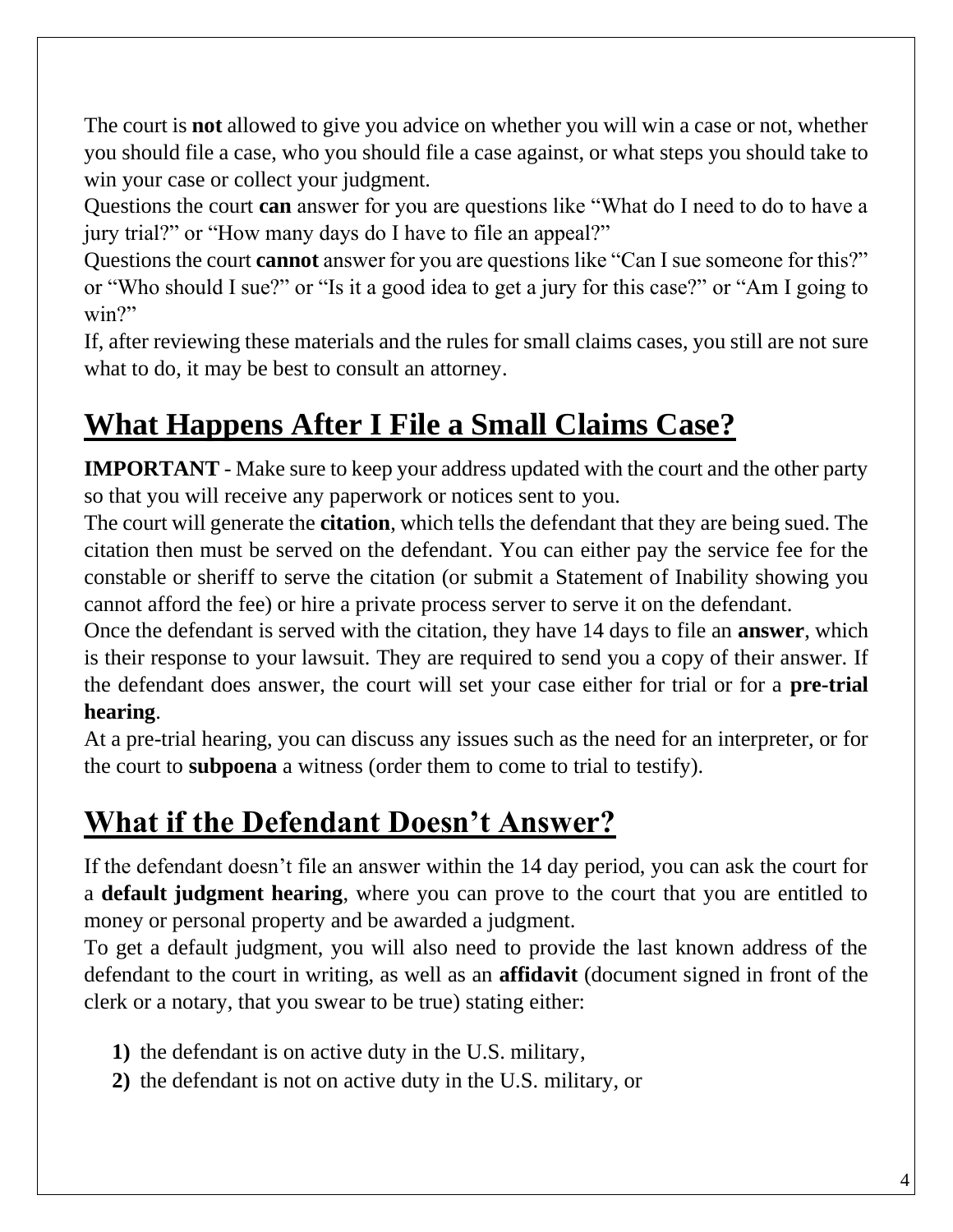**3)** that you do not know if the defendant is on active duty in the U.S. military.

This affidavit must also state in writing how you know whether the defendant is on active duty in the U.S. military or why you are unable to determine the defendant's military status. You can verify military service at [https://scra.dmdc.osd.mil/.](https://scra.dmdc.osd.mil/)

# **What is Discovery?**

Discovery is the exchange of information between people or companies involved in a lawsuit before the case goes to trial. For information about discovery after a judgment, please see the section on "What if I Win My Small Claims Case?" Discovery must be approved by the judge before the other party has to provide any information or answer any questions.

If you have discovery questions that you want the defendant to answer, submit them to the court with a request for discovery. Requesting the court to do something is called a **motion**, so you would be making a "motion for discovery."

The judge will only approve "reasonable and necessary" discovery, so if you have discovery requests, make sure they actually relate to the case. For example, asking for copies of emails that the defendant sent to a subcontractor about the deck work they did for you is likely reasonable, and asking for a copy of all emails from the defendant over the last three years is likely not.

If you receive a discovery request that has been approved by the judge, you must respond with the requested information or you can file an objection with the court. If you object, the court will hold a hearing to decide if you have to provide the information. **Do not** just ignore a discovery request, you could face penalties from the judge, possibly including dismissal of your case!

# **How Do I Send Paperwork to the Defendant?**

Any paperwork such as motions, requests for a hearing, appeals, etc., must be sent to the defendant as well as to the court. You can send those papers to the defendant by:

- **1)** delivering it to them in person,
- **2)** mailing it to them using certified or registered mail,
- **3)** using a delivery service such as FedEx or UPS,
- **4)** faxing it to them, or sending it by email if the defendant provided their email address for document delivery and agreed to email service in writing.

On the copy you give to the court, you must write down how and when the paperwork was delivered to the defendant.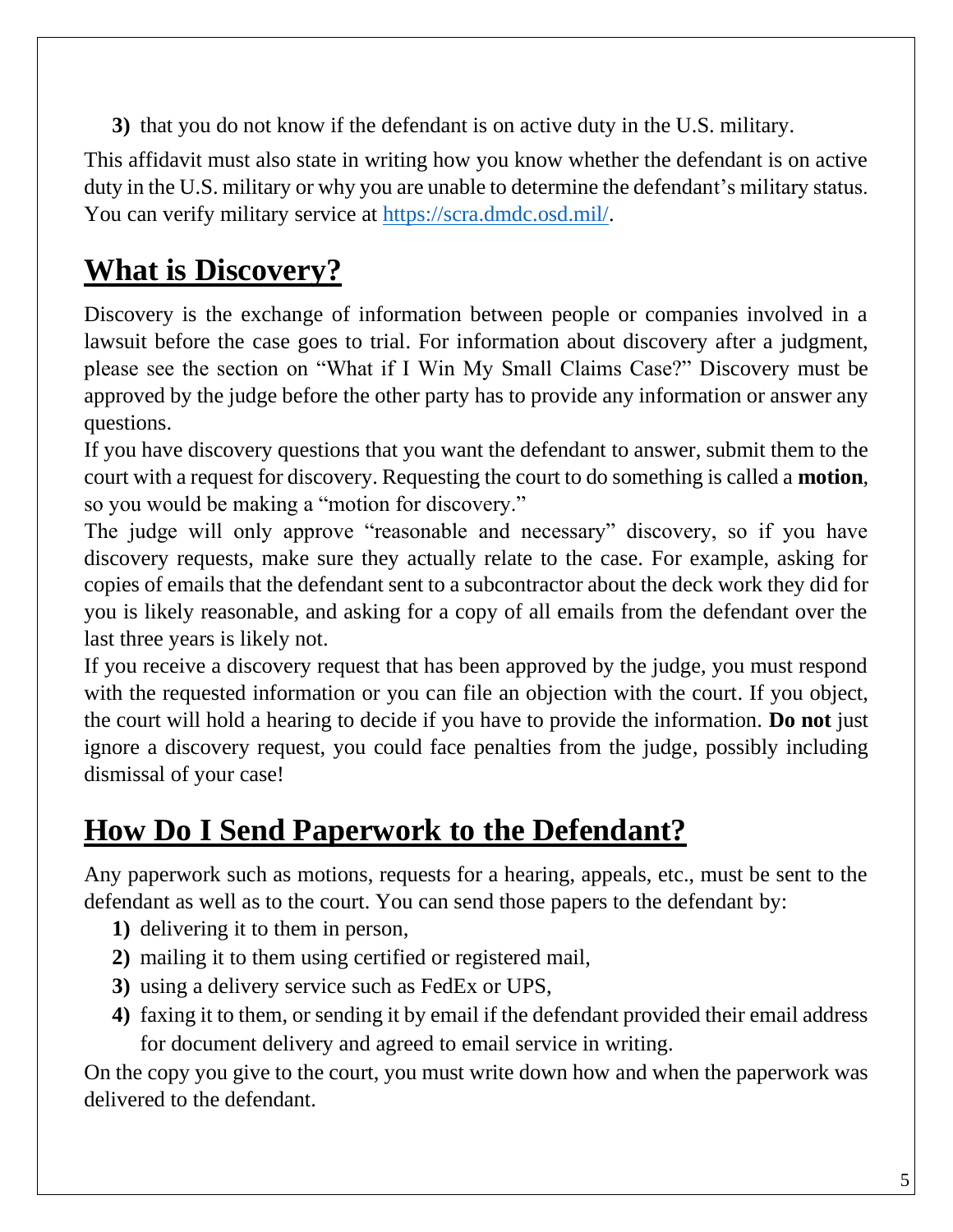#### **What if We Reach an Agreement?**

If the case goes to trial, usually there will be a "winner" and a "loser," resulting in someone being happy and someone being unhappy. To reduce that risk, parties will often come to a **settlement**, or an agreement on how to resolve the case. If you come to a settlement agreement, the court can enter a judgment reflecting how much money is awarded. However, the court cannot put specific orders in the judgment, such as payment plans or deadlines. If you wish to have those in your settlement agreement, you would need to create a written contract, signed by both parties. If the defendant does not honor that written agreement, you could file a new lawsuit for breach of contract.

#### **Can I Have a Jury Trial?**

Yes. Either side in a small claims case may request a jury trial. You must make a request in writing to the court at least 14 days before the date set for trial and pay a jury fee of \$22. If no one requests a jury, the trial will be heard by only the judge, which is called a bench trial.

#### **What if I Need More Time for Trial?**

The court will send you a trial notice at least 45 days before the trial date. If you need more time or you have a conflict with that date, you can file a motion (request) for **postponement**, also called a **continuance**. You should explain in writing why you need the postponement. **Do not** just decide not to show up on your trial date! That will probably result in your case being dismissed.

#### **What Happens at the Trial?**

**Be sure to bring all of your witnesses and documents with you on your trial date!** If the trial is a jury trial, the first step will be jury selection, which is formally called **voir dire**.

Next, you will be able to give an opening statement if you wish, where you explain to the judge and jury what the case is about.

After that, you will call any witnesses you have, and ask them questions so they can **testify**, or tell their story, to the judge or jury. The defendant will also be able to ask your witnesses questions. You can also testify yourself and show any evidence you may have (such as documents, contracts, cancelled checks, receipts, etc.).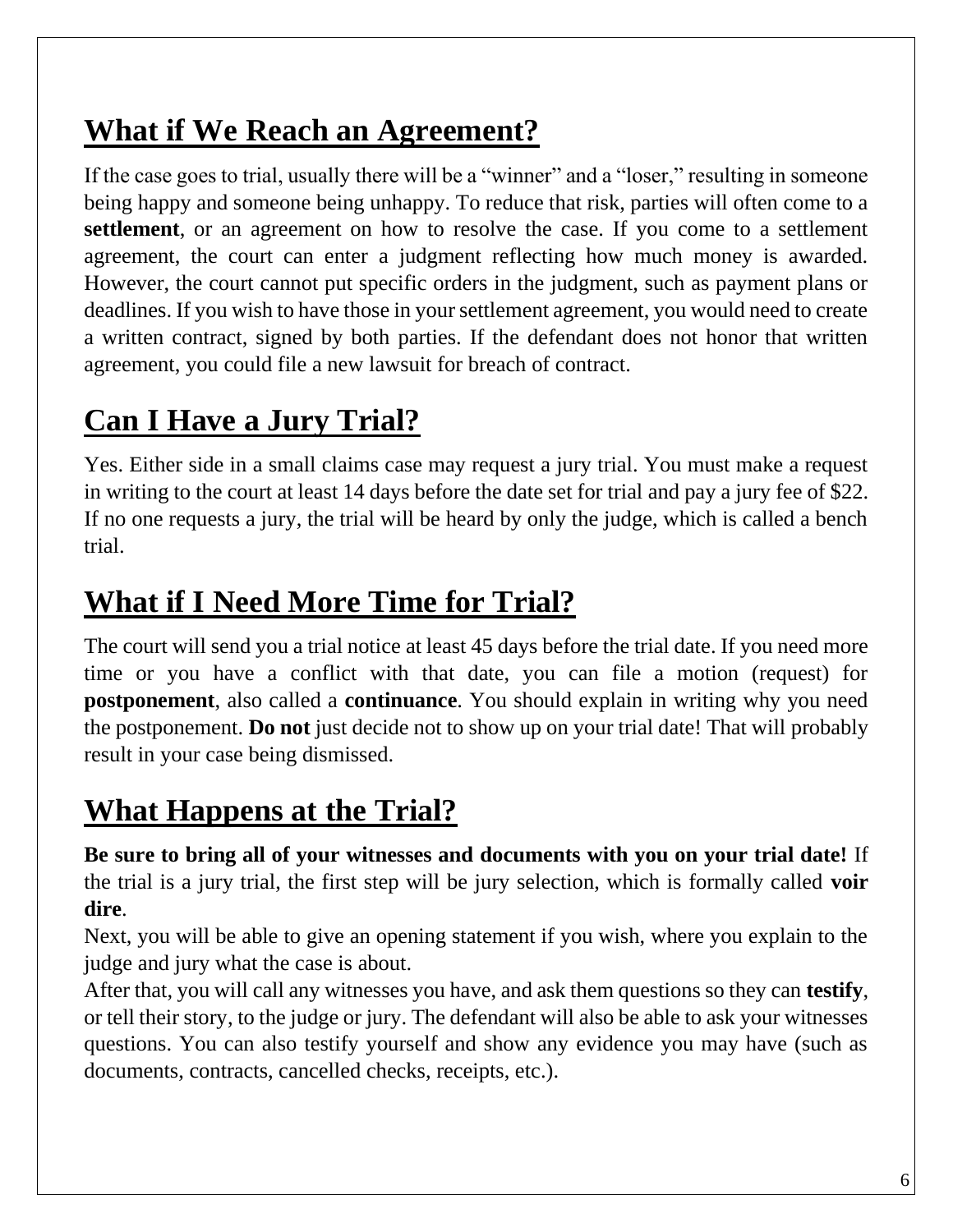Next, the defendant can present any evidence and call any witnesses that they may have. You get to ask questions of any witnesses they call, which is called **cross-examination**. You may ask the witnesses questions that relate to the facts of the case, but must remain calm, polite, and respectful of the court process, even if you disagree with what the witness says.

Finally, each side can make a final statement, called a **closing argument**, where you explain why you think you should win.

After that, the decision will be made by the jury if there is one, or by the judge if there is no jury. The decision will be announced in open court, and a written **judgment** will be made available.

#### **What Happens if I Lose My Small Claims Case?**

If the judgment is in favor of the defendant, you can file a **motion for new trial** within 14 days of the judgment. That means that you want a "do over" in the same justice court. You would need to show that justice wasn't done in the original case. If you file a motion for new trial, you must send it to the defendant within one day of filing it with the court.

Another option is to file an **appeal**, which is a request for the county court to hear your case. You can file an appeal within 21 days of the judgment, or if you filed a motion for new trial that was denied, you can appeal within 21 days of that denial.

If you properly file an appeal, the county court will hear the case over from scratch (de novo) and the judgment of the justice court will go away. There will be a new judgment from the county court based on the evidence presented there.

To appeal, you will have to file either:

- **1)** An **appeal bond** (promise from another person, called a **surety**, to pay the bond amount to the defendant if you don't pursue the appeal) in the amount of \$500;
- **2)** A cash deposit of \$500, which may be awarded to the defendant if you don't pursue the appeal; or
- **3)** A Statement of Inability to Afford Payment of Court Costs if you cannot afford an appeal bond or cash deposit.

If you appeal with an appeal bond or a cash deposit, you must send notice of the appeal to the defendant within seven days.

Once your appeal is filed with the county court, you will be required to pay the filing fee for the county court or file a Statement of Inability to Afford Payment of Court Costs.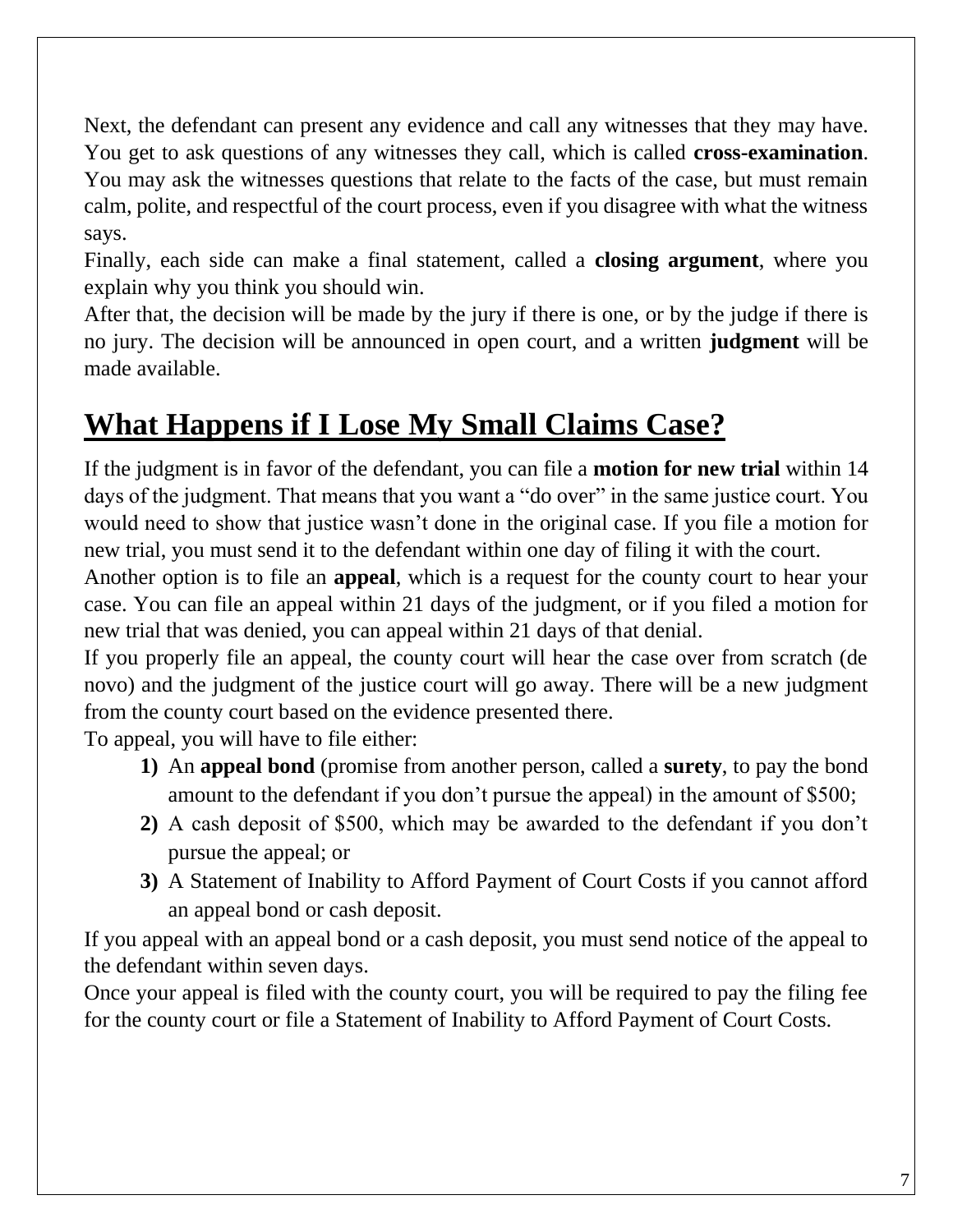# **What Happens if I Win My Small Claims Case?**

If the judgment is in your favor, you will almost surely not walk out of court with a check in the full amount of the judgment. The defendant might file a motion for new trial or an appeal. If they don't, it is your responsibility, not the court's, to pursue enforcement of the civil judgment. Below is a brief description of some of the tools that you can use to enforce a judgment.

**WARNING**: Not all of these tools may be useful in any given situation. If you are unsure which of these to use, you may wish to consult with an attorney.

**Post-Judgment Discovery:** You can send questions to the defendant that they must answer describing what assets they may have that could be used to satisfy a judgment. The defendant gets at least 30 days to respond to these discovery requests. It is not required to get the judge's approval for post-judgment discovery.

**Abstract of Judgment**: If the defendant owns real property (land), you can get an abstract of judgment from the court that issued the judgment and file it with the county clerk in the county or counties where the defendant owns the property. This puts a **lien** on the property in your name, which means if they sell the property, you could receive some of the proceeds to satisfy the judgment.

**Writ of Execution**: This is an order for the constable to go out and seize the defendant's personal property and sell it to satisfy the judgment. **IMPORTANT** – many items of personal property are **exempt**, meaning it is not legal for the constable to seize them and sell them.

To get a writ of execution, you file an application with the court that issued the judgment, at least 30 days after judgment.

**Writ of Garnishment**: This is used when another person or company has money or property that belongs to the defendant, and they are ordered to give it to you to satisfy the judgment. Almost always this is used to take money from a bank account held by the defendant.

To get a writ of garnishment, you file an application including an affidavit (sworn statement) explaining why you are entitled to the garnishment with the court that issued the judgment.

**IMPORTANT** – if the person or company has no money or property belonging to the defendant, you may be responsible for paying attorney fees related to their response. Be very sure that a writ of garnishment is the best option before getting one.